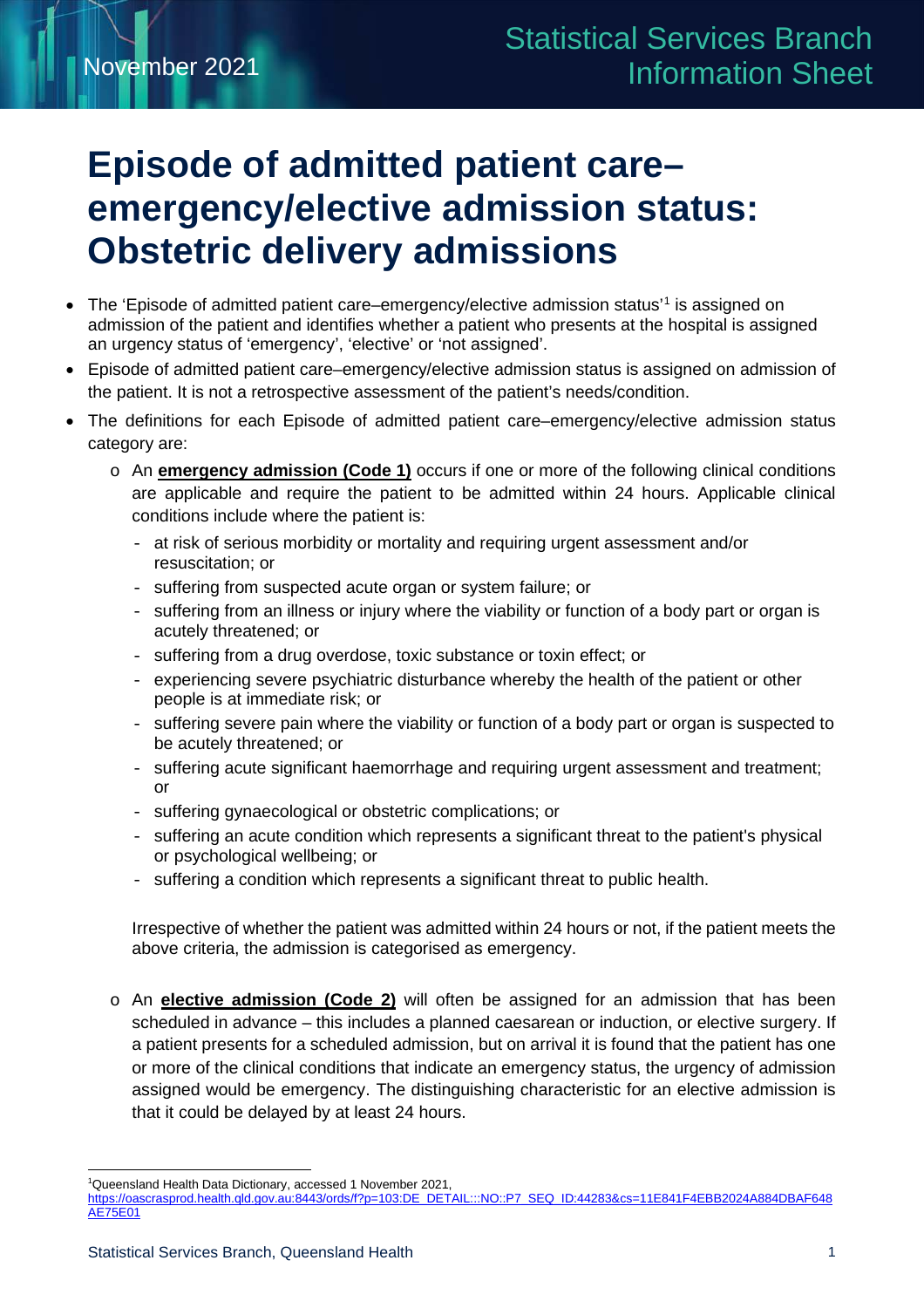- o An admission for which an emergency/elective status is **Not assigned (Code 3)** as it is neither an emergency or elective admission is:
	- an admission for normal delivery (obstetric); or
	- an admission which begins with the birth of the patient, or when it was intended that the birth occur in the hospital, commences shortly after the birth of the patient; or
	- a statistical admission; or
	- a planned readmission for the patient to receive limited care or treatment for a current condition, for example dialysis or chemotherapy.
- **Note:** The Episode of admitted patient care–emergency/elective status is assigned for admissions based on the above definitions and code priority. For example, a patient who is to have an obstetric admission may have one or more of the clinical conditions listed above and should be assigned as and admitted on an emergency basis.

## Episode of admitted patient care – emergency/elective admission status flow chart

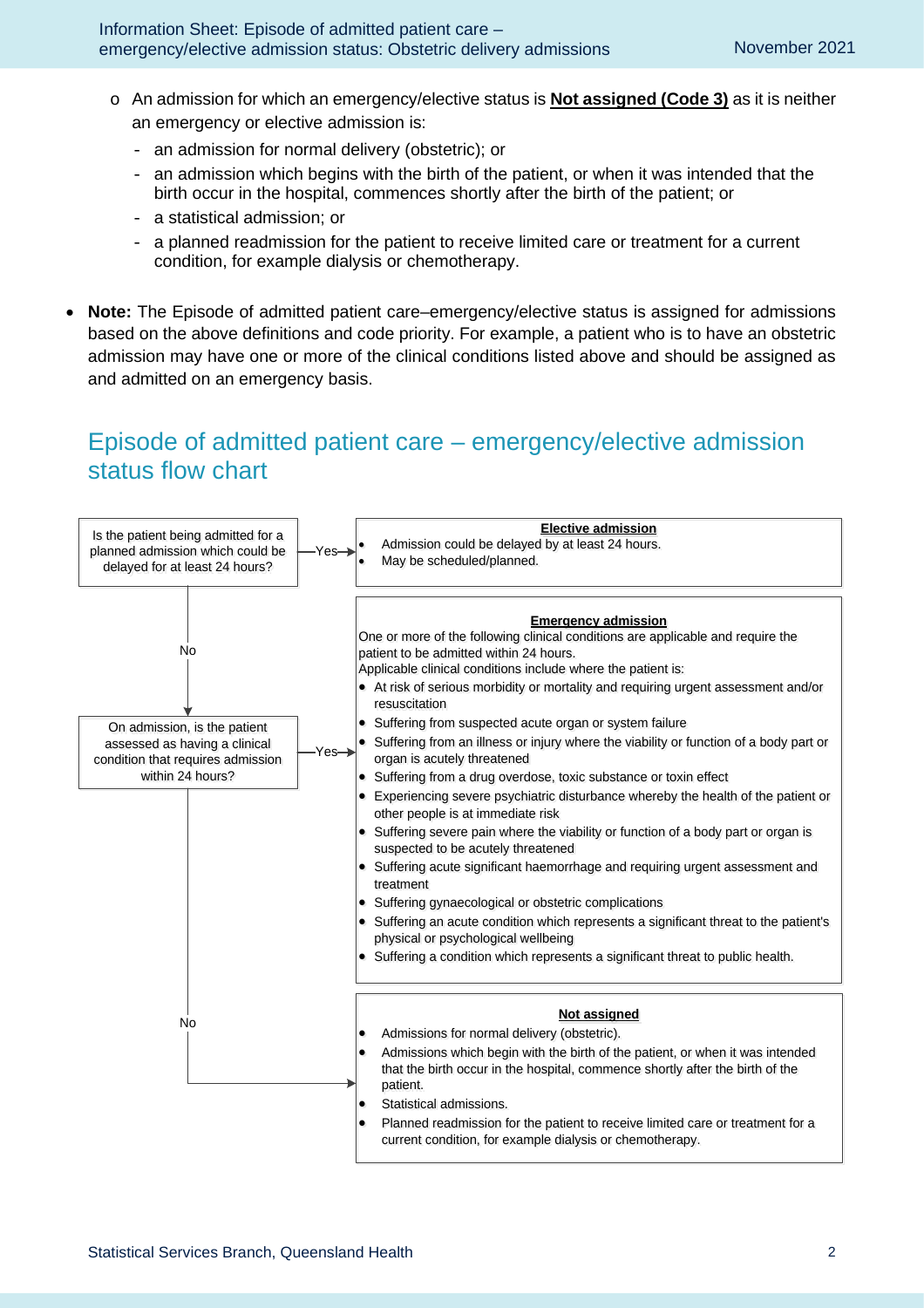### Why is it important to correctly assign the Episode of admitted patient care – emergency/elective admission status?

- Data such as Episode of admitted patient care emergency/elective admission status assists in understanding patient care needs which can assist with future planning of resources and care options. Emergency admissions, because they are unplanned, in some circumstances may mean a hospital admits a patient with care needs outside their normal service offerings and can limit the range of options available to healthcare professionals. The resource utilisation is often also higher for emergency admissions compared to other categories.
- The information can be used for local and state-wide reporting and to gain a greater understanding of the types of admissions that occur.
- The data is used at a national level to gain greater understanding of admission processes and healthcare resource utilisation.

## **Scenarios**

Below are some scenarios intended to assist in identifying the correct emergency/elective admission status category to be assigned.

#### **Scenario 1**

An obstetric patient unexpectedly presents at Hospital A in labour (no booked admission elsewhere). Hospital A has an obstetric unit. On arrival the patient is assessed as not currently experiencing any emergency clinical conditions and a normal delivery of twins is expected. The patient goes on to have twins - both via spontaneous delivery. The Episode of admitted patient care– emergency/elective status assigned on admission is 3 – Not assigned.

#### **Scenario 2**

An obstetric patient has booked at Hospital A to have an induction of labour and normal delivery. The patient arrives at Hospital A on the date booked and after clinical assessment (no complications identified), undergoes an induction of labour which progresses to a spontaneous delivery. The delivery is complicated by fetal distress and failure to progress. Though there were complications experienced during the episode of care (after admission), the Episode of admitted patient care– emergency/elective status assigned on admission is 2 – Elective admission as these complications were not assessed as present on admission.

#### **Scenario 3**

An obstetric patient has booked at Hospital A to have an elective spontaneous vaginal delivery. Due to circumstances, the patient goes into labour and presents at Hospital B to deliver. Hospital B does not have an obstetric service and it is not possible to send the patient elsewhere for delivery at a hospital with an obstetric unit. On assessment of the patient, a normal delivery is expected. Though the delivery does not occur at originally planned hospital, the Episode of admitted patient care– emergency/elective status assigned on admission is 3 – Not assigned.

#### **Scenario 4**

An obstetric patient has booked at Hospital A to have an uncomplicated spontaneous delivery. Due to circumstances, the patient goes into labour and presents at Hospital B to deliver. Hospital B does have an obstetric unit. On assessment of the patient, it is identified that the patient is suffering acute significant haemorrhage and requires urgent admission, assessment and treatment. Due to the clinical conditions identified on admission, the Episode of admitted patient care–emergency/elective status assigned is 1 – Emergency admission.